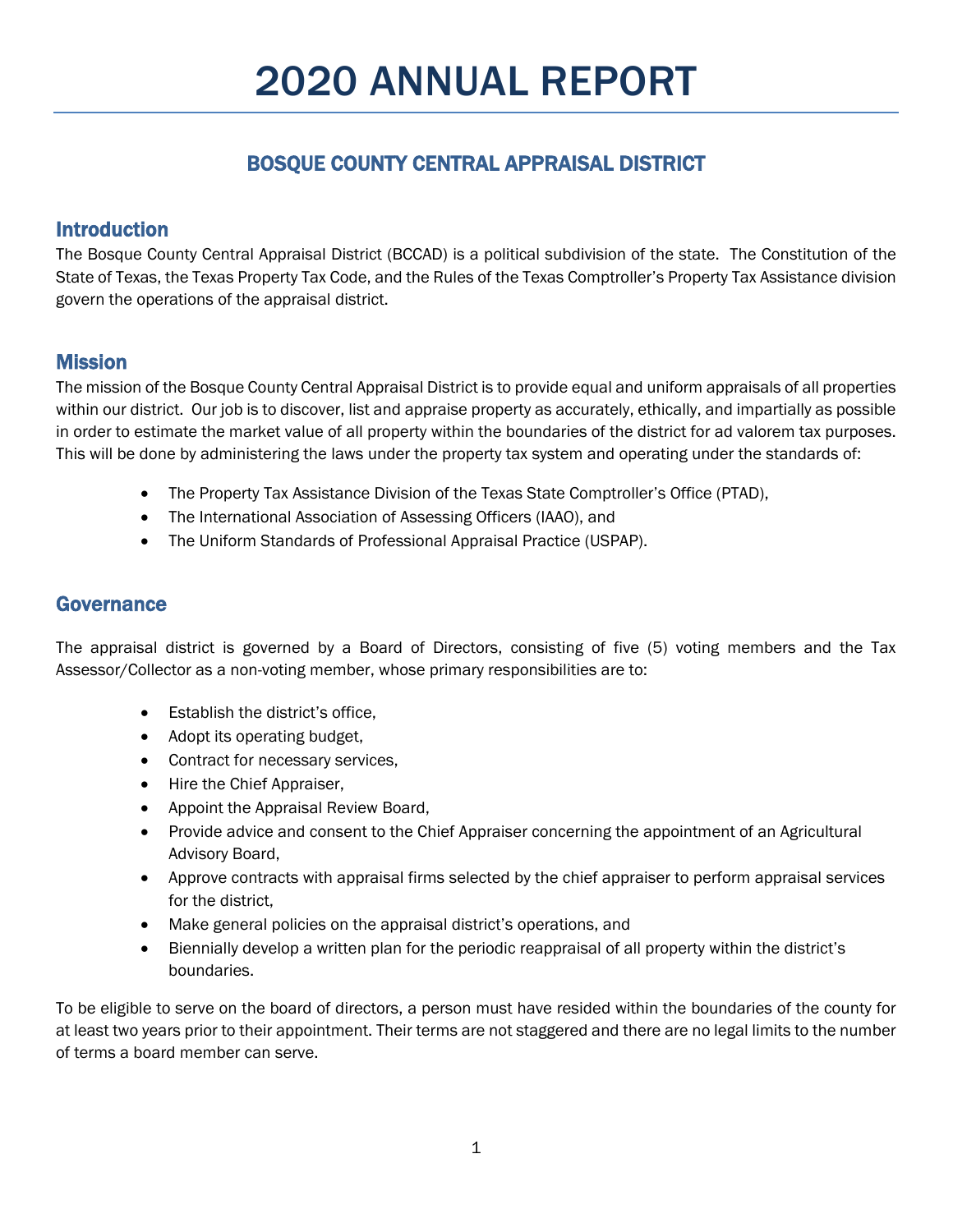The Chief Appraiser is the administrator of the appraisal district and is appointed by the board of directors. The chief appraiser must be licensed (or actively working toward licensing) as a Registered Professional Appraiser (RPA) through the Texas Department of Licensing and Regulation.

The Appraisal Review Board (ARB) members are appointed by the board of directors. They must be a resident of the district for 2 or more years. ARB members serve two-year staggered terms. They are limited to serving three consecutive two-year terms. They must attend training each year to be certified by the Texas State Comptroller's Office. Their responsibility is to settle value disputes between the taxpayer and the appraisal district. Their decisions regarding value are binding to the chief appraiser for the tax year protested.

The Agricultural Advisory Board is appointed by the Chief Appraiser, at the recommendation of the Board of Directors, to aide in determining typical practices and standards for agricultural activities in the district. There are five members appointed who serve in two-year staggered terms.

# Taxing Jurisdictions

The Bosque County Central Appraisal District is responsible for appraising all properties inside the lines of Bosque County for each of the following taxing jurisdictions:

- Bosque County
- City of Clifton
- City of Cranfills Gap
- City of Iredell
- City of Meridian
- City of Morgan
- City of Valley Mills
- City of Walnut Springs
- China Spring ISD
- Clifton ISD
- Cranfills Gap ISD
- Hico ISD
- Iredell ISD
- Jonesboro ISD
- Kopperl ISD
- Meridian ISD
- Morgan ISD
- Valley Mills ISD
- Walnut Springs ISD
- Middle Trinity Ground Water
- Bosque County Emergency Services District #1
- Bosque County Hospital District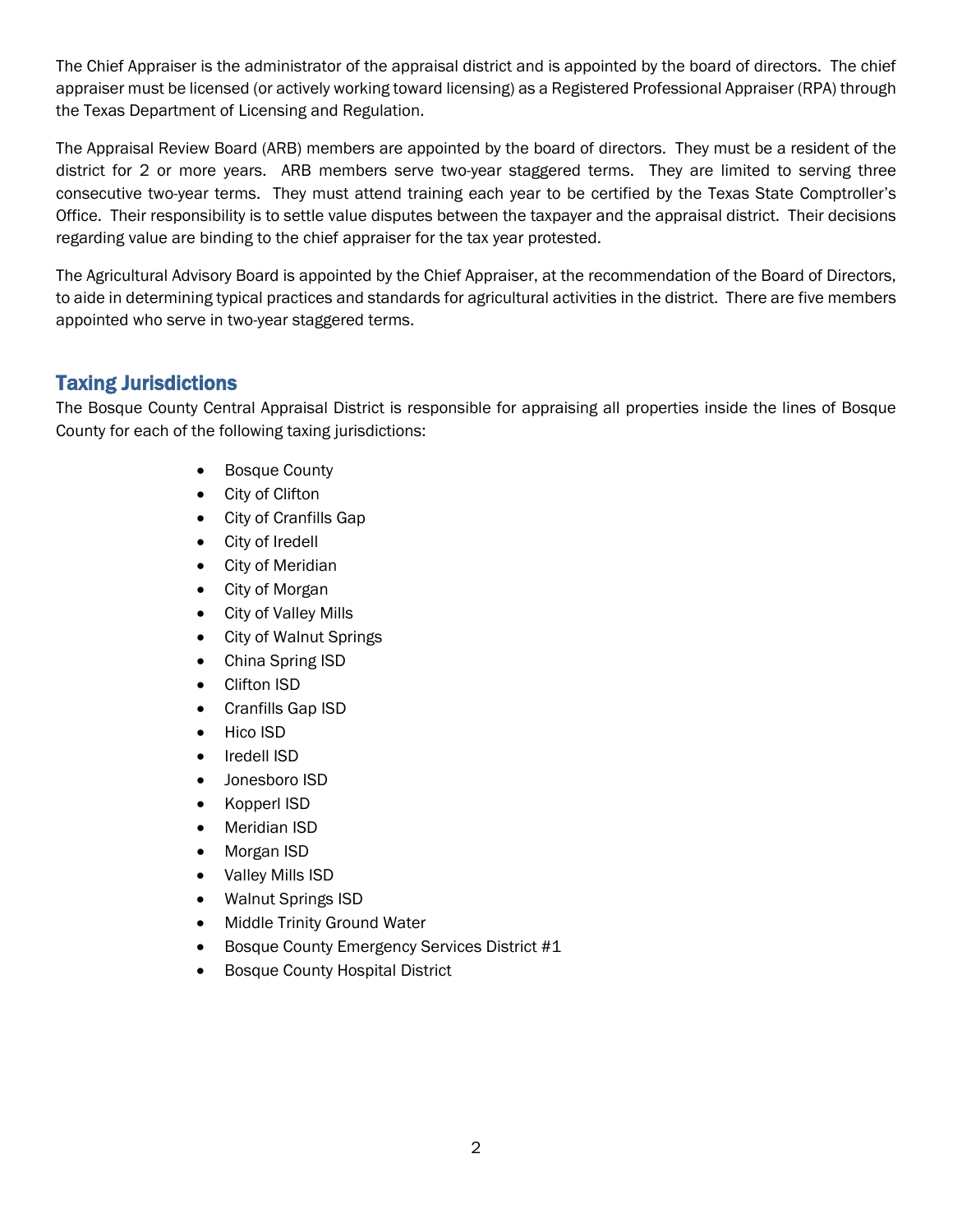# Property Types Appraised

The district is comprised of some 21,606 real and personal property accounts for 2020. Residential properties, rural ranch land and utilities make up a large part of the economic wealth to the county.

| <b>PTAD</b><br>Classification | <b>Property Type</b>                  | <b>Parcel Count</b> | <b>Market Value</b> |
|-------------------------------|---------------------------------------|---------------------|---------------------|
| A                             | <b>Single Family Homes</b>            | 5,696               | 481,872,014         |
| B                             | <b>Multi Family Homes</b>             | 55                  | 5,501,523           |
| C                             | <b>Vacant Lots</b>                    | 2,183               | 28,577,568          |
| D                             | Qualified Open Space "Ag" Land        | 7,933               | 2,107,407,374       |
| E                             | Non-Ag Land                           | 4,957               | 635,897,203         |
| F                             | Commercial & Industrial Real Property | 610                 | 105,746,550         |
|                               | <b>Utilities</b>                      | 320                 | 303,515,362         |
| L1                            | <b>Commercial Personal Property</b>   | 979                 | 53,436,471          |
| L2                            | <b>Industrial Personal Property</b>   | 50                  | 264,797,948         |
| M                             | <b>Mobile Homes</b>                   | 752                 | 11,383,630          |
| O                             | Inventory of Vacant Lots              | 112                 | 1,709,493           |
| S                             | Special Inventory                     | 10                  | 823,602             |
| X                             | <b>Exempt Properties</b>              | 652                 | 204,762,821         |

The following represents a summary of most property types appraised by the district in 2020:

# Property Discovery

BCCAD seeks to discover all newly constructed or added property each year through examination of:

- City building permits,
- Filed Material/Mechanic's Liens,
- Mobile home installation reports,
- Septic tank permits,
- Electric connection reports,
- Water company new meters,
- Advertisements,
- MLS websites,
- Real Estate Ads,
- Field discovery, and
- Public "word of mouth."

#### New Construction

For 2020, eighty (80) new houses were measured, in the county, and placed on the tax roll. Many outbuildings and improvements including, but not limited to storages, garages, sheds, barns, fences, pools, concrete, and sprinklers were also added across the county.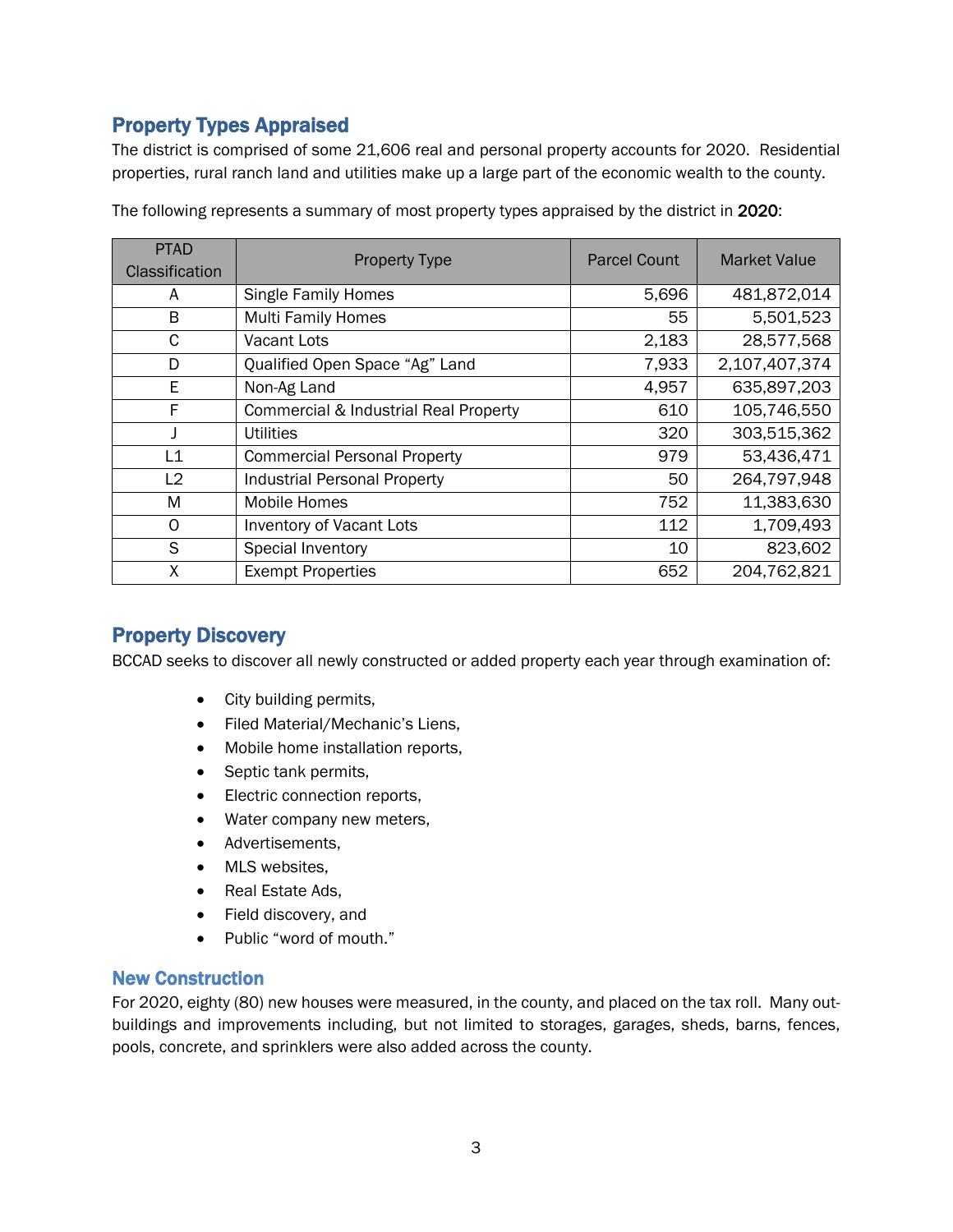# Exemption Data

Property owners may qualify for a variety of exemptions as provided by the Texas Constitution. Some of the most commonly occurring exemptions are described below. Other less commonly occurring exemptions are available and described in the Texas Property Tax Code, Chapter 11.

#### Residential Homestead and Over 65 Exemption

The following chart represents partial exemption amounts available to homeowners in 2020 who qualify for this exemption on home sites with a maximum of 20 acres:

| <b>Jurisdiction</b>                      | General<br>Homestead | <b>Local Option</b><br>Homestead | <b>Over-65</b> | <b>Disability</b> |
|------------------------------------------|----------------------|----------------------------------|----------------|-------------------|
| <b>Bosque County</b>                     |                      |                                  | Freeze         | Freeze            |
| City of Clifton                          |                      |                                  | Freeze         | Freeze            |
| City of Cranfills Gap                    |                      |                                  | Freeze         | Freeze            |
| City of Iredell                          |                      |                                  | Freeze         | Freeze            |
| City of Meridian                         |                      |                                  | Freeze         | Freeze            |
| City of Morgan                           |                      |                                  |                |                   |
| City of Valley Mills                     |                      |                                  | Freeze &       | Freeze &          |
|                                          |                      |                                  | \$3,000        | \$3,000           |
| <b>City of Walnut Springs</b>            |                      |                                  |                |                   |
| China Spring ISD                         | \$25,000             |                                  | \$10,000       | \$10,000          |
| <b>Clifton ISD</b>                       | \$25,000             |                                  | \$10,000       | \$10,000          |
| Cranfills Gap ISD                        | \$25,000             |                                  | \$10,000       | \$10,000          |
| Hico ISD                                 | \$25,000             |                                  | \$10,000       | \$10,000          |
| Iredell ISD                              | \$25,000             |                                  | \$10,000       | \$10,000          |
| Jonesboro ISD                            | \$25,000             |                                  | \$10,000       | \$10,000          |
| Kopperl ISD                              | \$25,000             |                                  | \$10,000       | \$10,000          |
| <b>Meridian ISD</b>                      | \$25,000             |                                  | \$10,000       | \$10,000          |
| Morgan ISD                               | \$25,000             |                                  | \$10,000       | \$10,000          |
| Valley Mills ISD                         | \$25,000             |                                  | \$10,000       | \$10,000          |
| <b>Walnut Springs ISD</b>                | \$25,000             |                                  | \$10,000       | \$10,000          |
| Middle Trinity Ground Water              |                      |                                  |                |                   |
| Bosque County Emergency Services Dist #1 |                      |                                  |                |                   |
| <b>Bosque County Hospital District</b>   |                      | 10%/min<br>\$5,000               | \$10,000       | \$10,000          |

For school tax purposes, the Over 65, Disability, Surviving Spouse, and 100% Disabled Veteran Residential Homestead exemptions create a tax ceiling prohibiting increased taxes on the homestead on existing buildings. Any new areas or improvements added to the home site will cause the ceiling to be readjusted and set in the subsequent tax year.

All home owners who qualify for the residential homestead exemption are subject to the placement of a homestead cap on their qualifying property which prohibits the increase of taxable value on the homestead property to ten percent per year. However, the market value may still be reflective of the local real estate market.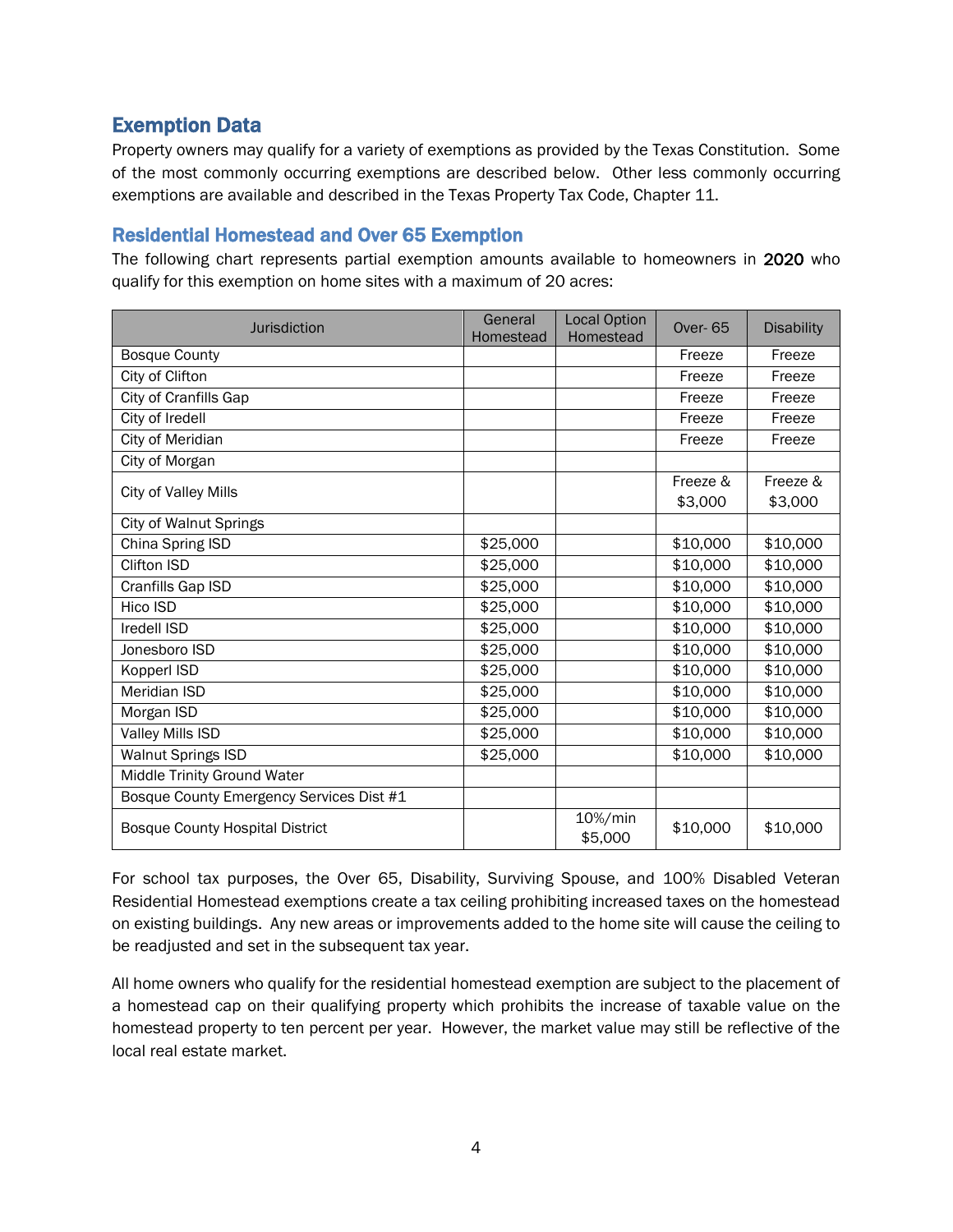#### Disabled Veterans

In addition to the residential homestead exemption allowable to disabled veterans with a 100% service-connected disability (as described above), disabled veterans are allowed a general exemption on any property the own based upon the percentage rating as determined by the Department of Veteran's Affairs. Current exemption amounts as based upon these ratings are:

| <b>Percentage Disability</b> | <b>Exemption Amount</b> |  |  |
|------------------------------|-------------------------|--|--|
| 10-29%                       | \$5,000                 |  |  |
| 30-49%                       | \$7,500                 |  |  |
| 50-69%                       | \$10,000                |  |  |
| 70-100%                      | \$12,000                |  |  |

#### Other Total Exemptions

Some less frequently occurring exemptions are allowable and described in the Texas Property Tax Code, Chapter 11. Other commonly occurring exemptions are:

- Cemetery Exemptions,
- Religious Exemptions,
- Primarily Charitable Organizations, and
- Veteran's Organizations

### Ratio Study Analysis

The primary tool used to measure mass appraisal performance is the ratio study. Each year ratio studies are conducted to judge the level and uniformity of value within the district. The ratio study is performed quarterly throughout the year, including before appraisal notices are generated. The 2020 Ratio Study results are as follows:

| Total Appraisal:    | \$94.172.547  | Average Cost per Sq Ft:    | \$151.12 |
|---------------------|---------------|----------------------------|----------|
| <b>Total Sales:</b> | \$105.136.130 | Average Cost per Sq Ft:    | \$168.72 |
| Arithmetic Mean:    | 1.0011        | Coefficient of Dispersion: | 19.0363  |
| Weighted Mean:      | 0.8957        | Coefficient of Dispersion: | 23.5448  |
| Median:             | 0.9912        | Coefficient of Dispersion: | 19.1904  |

Based on the Mass Appraisal Standards adopted by the International Association of Assessing Officers, IAAO, the above statistics indicate that the district's mass appraisal system is accurately and uniformly appraising property.

### Notice of Appraised Value and Appeals

State law requires the district to mail Notices of Appraised Value to property owners where:

- New property has been included for the first time on the appraisal roll,
- There has been an ownership change on the property,
- There has been an increase in value of \$1000 or more,
- The property owner filed a rendition statement of property value, or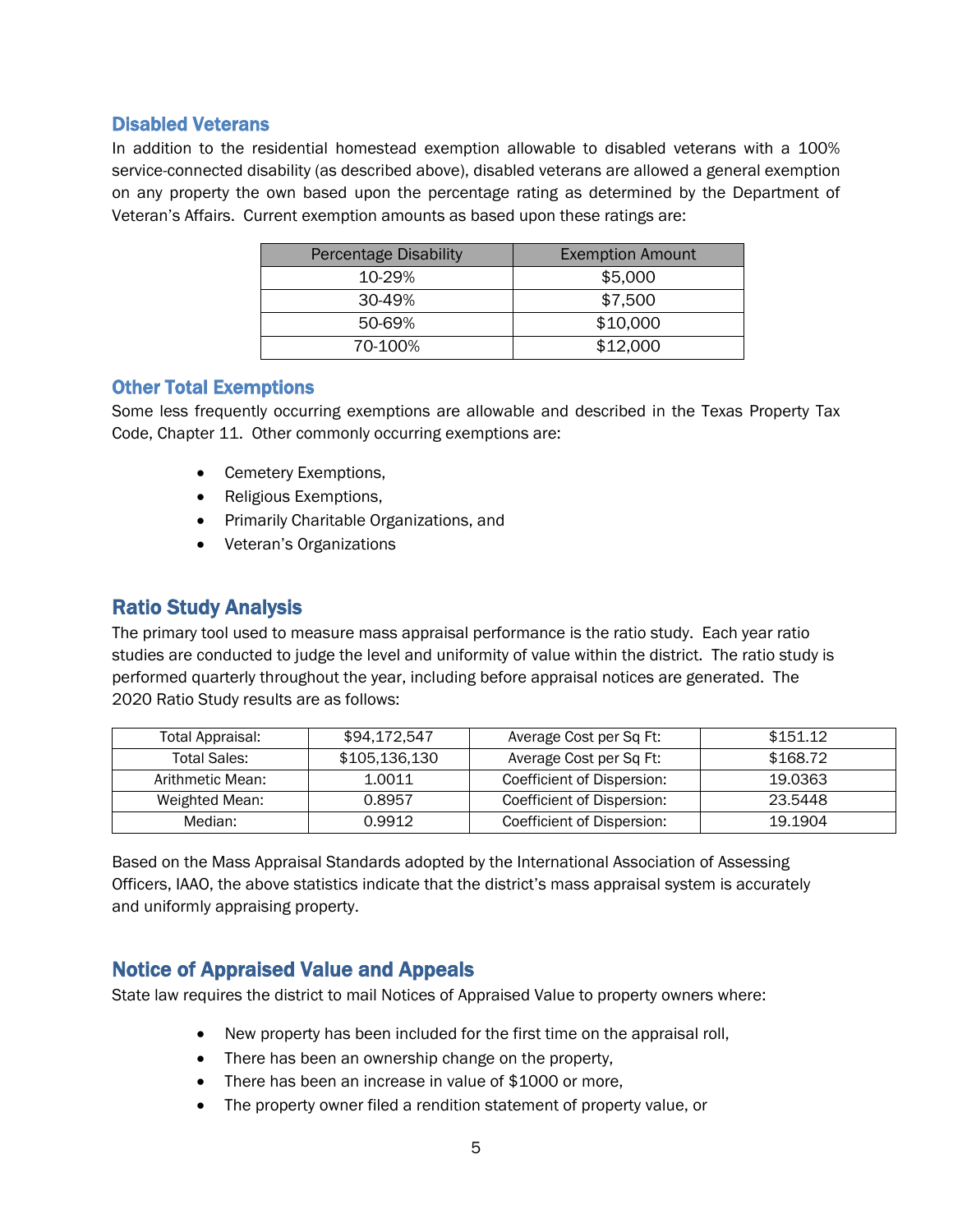• The property has been annexed or de-annexed to a taxing jurisdiction.

In compliance with these laws, BCCAD prepared and delivered required notices for:

- 14,757 real estate parcels,
- 967 business personal property parcels, and
- 277 mineral/utility/industrial parcels (Mailed by Pritchard & Abbott)

For 2020, 851 protests were filed, with 368 being settled with an informal hearing or withdrawal, and 226 protests attended a scheduled hearing before the ARB, with 233 scheduled not showing up for their hearing. Currently there are 14 pending accounts. ARB approved the records July 16, 2020.

# Certified Values

The Chief Appraiser certified market and taxable values to each taxing jurisdiction on July 21, 2020, summarized as follows:

| Jurisdiction                           | Parcel<br>Count | <b>Market Value</b> | <b>Taxable Value</b> |  |
|----------------------------------------|-----------------|---------------------|----------------------|--|
| <b>Bosque County</b>                   | 21,606          | 4,205,431,559       | 1,967,774,228        |  |
| City of Clifton                        | 2,015           | 256,790,645         | 189,462,494          |  |
| City of Cranfills Gap                  | 254             | 15,1091,831         | 9,980,258            |  |
| City of Iredell                        | 337             | 18,401,647          | 13,113,238           |  |
| City of Meridian                       | 933             | 107,525,716         | 73,419,397           |  |
| City of Morgan                         | 453             | 16,500,454          | 11,398,781           |  |
| City of Valley Mills                   | 755             | 61,614,831          | 55,267,224           |  |
| City of Walnut Springs                 | 646             | 31,840,850          | 23,813,934           |  |
| China Springs ISD                      | 320             | 34,660,391          | 27,279,490           |  |
| Clifton ISD                            | 6,591           | 1,235,321,641       | 779,664,691          |  |
| Cranfills Gap ISD                      | 1,391           | 296,585,783         | 84,639,334           |  |
| Hico ISD                               | 136             | 29,060,920          | 9,135,645            |  |
| Iredell ISD                            | 1,706           | 427,788,799         | 138,099,573          |  |
| Jonesboro ISD                          | 18              | 3,738,397           | 810,976              |  |
| Kopperl ISD                            | 2,392           | 482,410,226         | 223,855,031          |  |
| Meridian ISD                           | 3,117           | 603,247,873         | 245,583,960          |  |
| Morgan ISD                             | 1,570           | 242,136,268         | 85,970,455           |  |
| Valley Mills ISD                       | 2,838           | 445.809.599         | 220,066,577          |  |
| <b>Walnut Springs ISD</b>              | 1,526           | 394,336,993         | 142,320,568          |  |
| Middle Trinity Ground Water            | 21,605          | 4,195,096,890       | 1,957,439,559        |  |
| Bosque County Emergency Services Dist  | 21,605          | 4,195,096,890       | 1,957,439,559        |  |
| #1                                     |                 |                     |                      |  |
| <b>Bosque County Hospital District</b> | 21,605          | 4,195,096,890       | 1,957,439,559        |  |